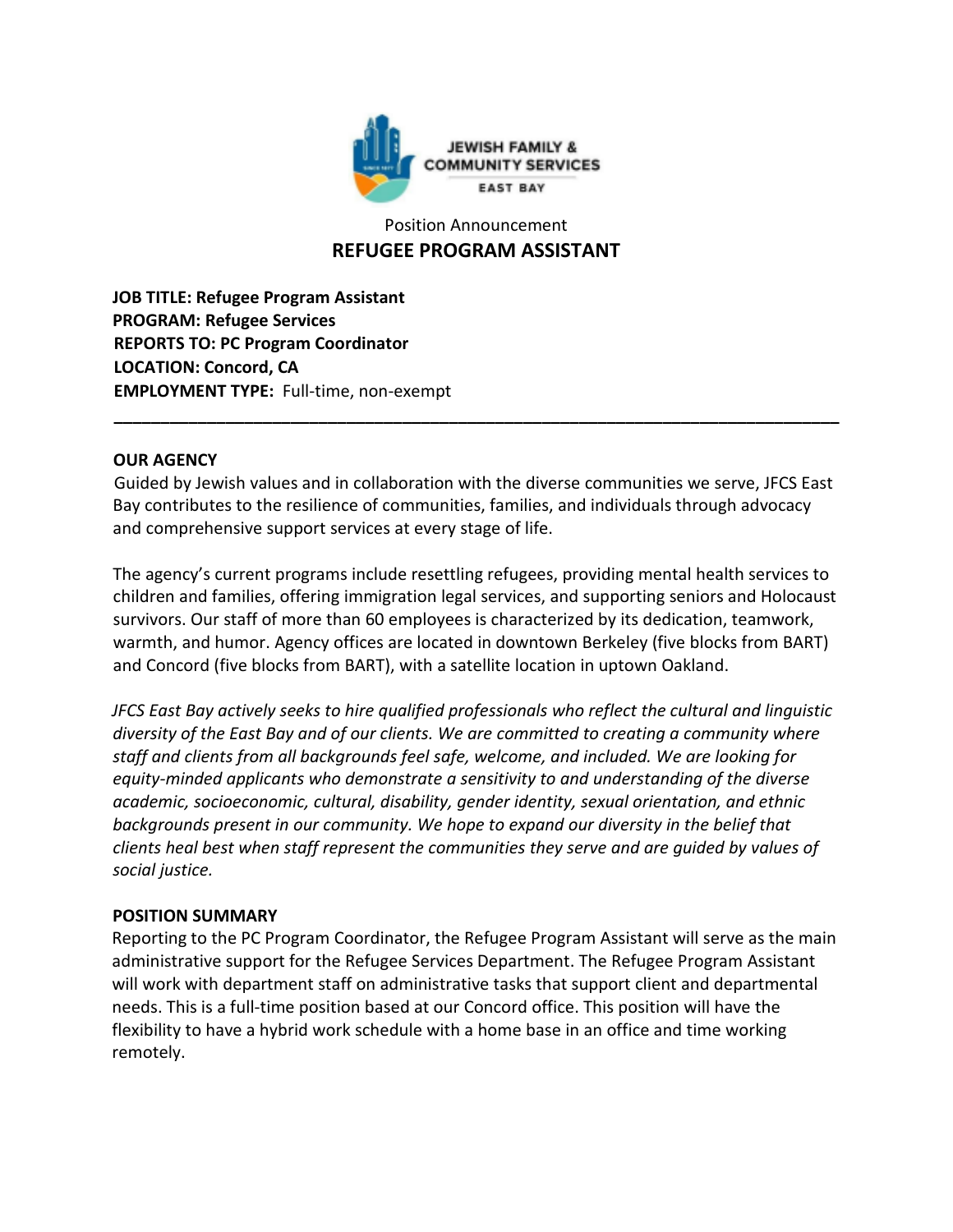#### **POSITION RESPONSIBILITIES**

- Support various client, administrative, and outreach tasks for the Refugee Services Department.
- Perform assigned refugee client casework tasks as needed, such as housing applications, following up on social services applications, opening bank accounts for clients, etc.
- Research and connect with external community agencies, to expand our list of resources and services available to refugee clients.
- Assist with physical and digital file maintenance for PC and R&P Programs within the Refugee Services team.
- Perform other administrative and program tasks, as needed.

# **REQUIRED MINIMUM QUALIFICATIONS**

- Proficient in utilizing computer software, including but not limited to Word, Excel, Gmail, and a smart phone.
- Able to navigate and/or quickly learn tasks commonly performed within refugee casework, including but not limited to: completing online/paper low-income housing applications, completing online/paper public benefits applications and reporting forms, etc.
- Strong organizational skills, including the ability to manage multiple projects and/or cases with a high degree of attention to detail.
- Strong ability to work independently and with other diverse team members.
- Excellent interpersonal and communication skills, including written and verbal.
- Ability to work with diverse immigrant populations and understand their needs and barriers to accessing services.
- Ability to maintain client confidentiality.
- Authorized to work in the US.

## **PREFERRED QUALIFICATIONS**

- Bachelor's degree, preferably in a behavioral science, human or social services field.
- Prior experience working in case management and/or with immigrant populations.
- Prior experience working in a professional administrative/clerical position.
- Knowledge of public benefit systems, safety net programs, and regional partners who administer services for refugee & immigrant populations.
- Possess a valid CA Driver license and personal vehicle that can be used for work purposes.
- A working knowledge of a second language, such as Spanish, Ukrainian, Dari, Farsi, Pashto, Arabic, or Tigrinya.

## **COMPENSATION AND BENEFITS**

Compensation for this position will be \$23.50/hr to \$27/hr based on experience. Benefits include medical, dental, vision, Life Insurance/AD&D, Long Term Disability, flexible